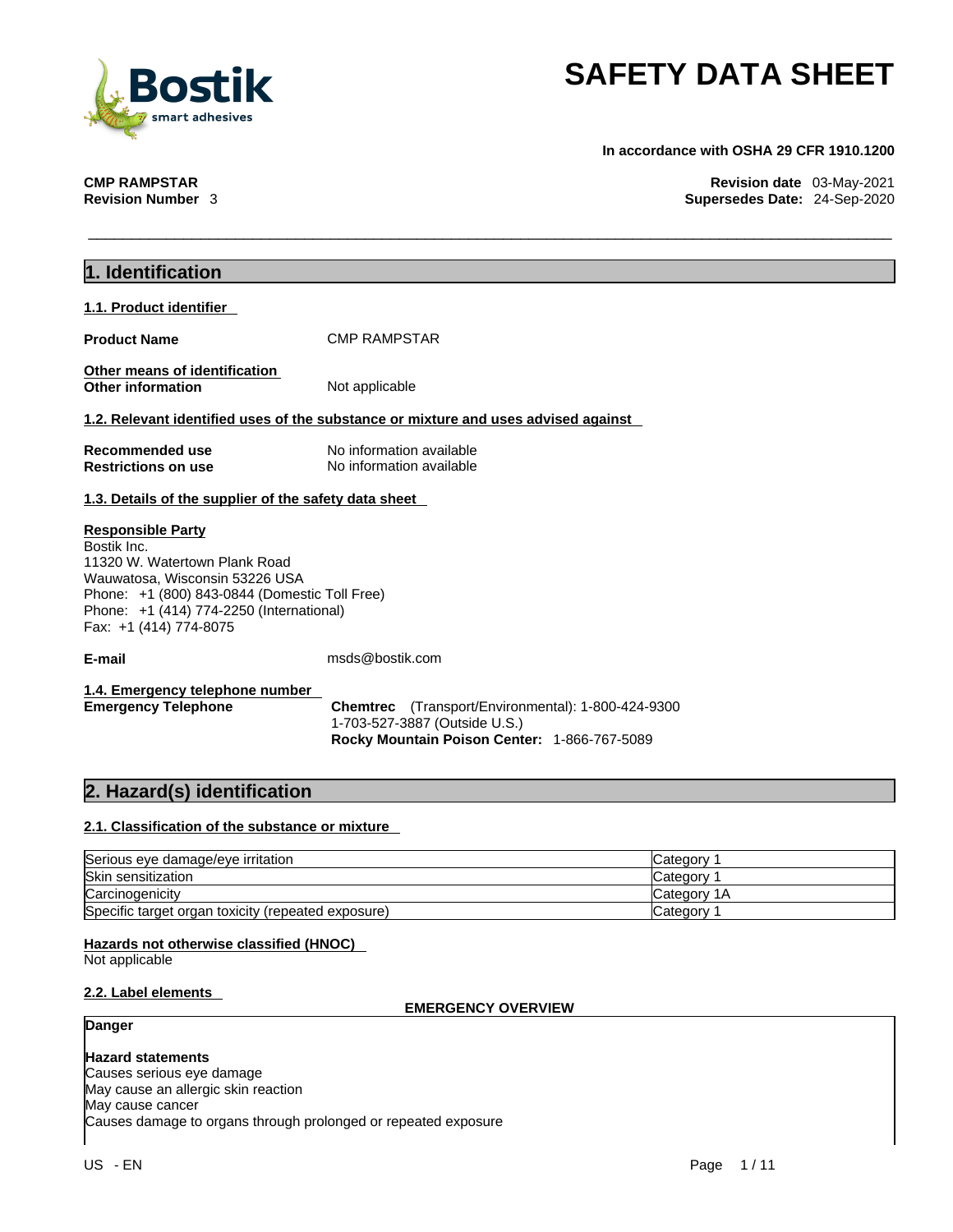| CMP RAMPSTAR           |  |
|------------------------|--|
| <b>Revision Number</b> |  |



### **Precautionary Statements - Prevention**

Obtain special instructions before use Do not handle until all safety precautions have been read and understood Wear protective gloves/protective clothing/eye protection/face protection Contaminated work clothing must not be allowed out of the workplace Do not breathe dust/fume/gas/mist/vapors/spray Wash face, hands and any exposed skin thoroughly after handling Do not eat, drink or smoke when using this product

### **Precautionary Statements - Response**

IF exposed or concerned: Get medical advice/attention IF IN EYES: Rinse cautiously with water for several minutes. Remove contact lenses, if present and easy to do. Continue rinsing Immediately call a POISON CENTER or doctor IF ON SKIN: Wash with plenty of water and soap If skin irritation or rash occurs: Get medical advice/attention Wash contaminated clothing before reuse

### **Precautionary Statements - Storage**

Store locked up

### **Precautionary Statements - Disposal**

Dispose of contents/ container to an approved waste disposal plant

0 % of the mixture consists of ingredient(s) of unknown toxicity

### **2.3. Other Information**

When cement reacts with water a strong alkaline solution is produced. Prolonged contact with wet cement or wet concrete may cause serious burns because they develop without pain being felt e.g. when kneeling in wet cementeven when wearing trousers. Frequent inhalation of large quantities of cement dust over a long period of time increases the risk of developing lung disease. Product dust may be irritating to eyes, skin and respiratory system. Repeated exposure may cause skin dryness or cracking.

### **3. Composition/information on ingredients**

### **3.1. Substances**

Not applicable.

### **Mixture**

| Chemical name                       | CAS No     | Weight-%  |
|-------------------------------------|------------|-----------|
| Quartz                              | 14808-60-7 | $30 - 60$ |
| Cement, alumina, chemicals          | 65997-16-2 | $10 - 30$ |
| Slags, ferrous metal, blast furnace | 65996-69-2 | 7 - <13   |
| Calcium sulfate                     | 7778-18-9  | 3 - <7    |
| Cement, portland, chemicals         | 65997-15-1 | $3 - 57$  |
| Calcium sulfate dihydrate           | 10101-41-4 | - <5      |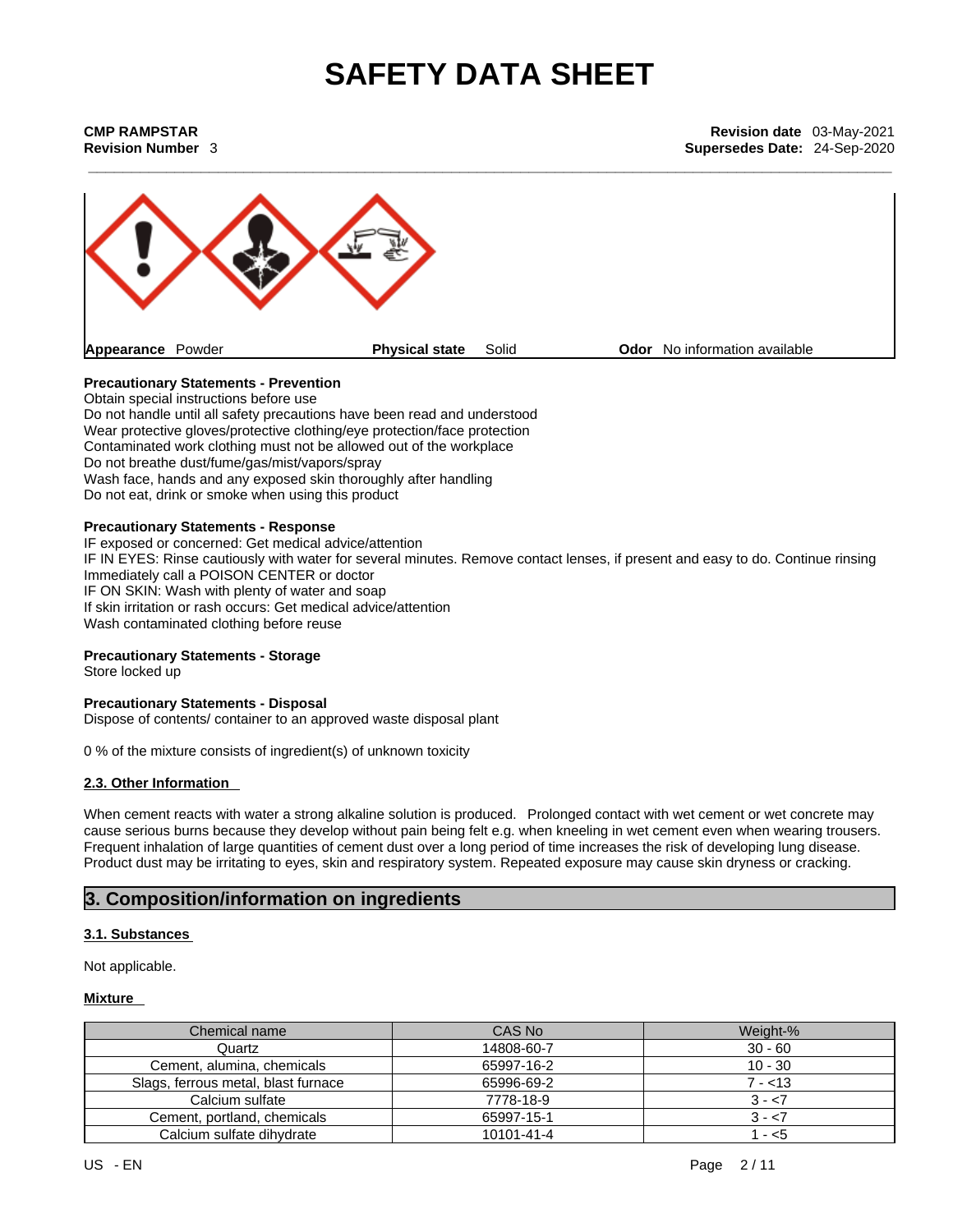*\*The exact percentage (concentration) ofcomposition has been withheld as a trade secret*

### **4. First-aid measures**

### **4.1. Description of first aid measures**

| <b>Inhalation</b>                                                | Remove to fresh air. If symptoms persist, call a physician.                                                                                                                                                                                                                                                                                                                                                                                                                                                 |  |  |  |  |  |
|------------------------------------------------------------------|-------------------------------------------------------------------------------------------------------------------------------------------------------------------------------------------------------------------------------------------------------------------------------------------------------------------------------------------------------------------------------------------------------------------------------------------------------------------------------------------------------------|--|--|--|--|--|
| Eye contact                                                      | Immediately flush with plenty of water. After initial flushing, remove any contact lenses and<br>continue flushing for at least 15 minutes. Do not rub affected area. Get medical attention if<br>irritation develops and persists.                                                                                                                                                                                                                                                                         |  |  |  |  |  |
| <b>Skin contact</b>                                              | Brush off loose particles from skin. Wash off immediately with soap and plenty of water for<br>at least 15 minutes. May cause sensitization by skin contact. In the case of skin irritation or<br>allergic reactions see a physician.                                                                                                                                                                                                                                                                       |  |  |  |  |  |
| Ingestion                                                        | Rinse mouth. Do NOT induce vomiting. If swallowed, call a poison control center or<br>physician immediately.                                                                                                                                                                                                                                                                                                                                                                                                |  |  |  |  |  |
| Self-protection of the first aider                               | Wear personal protective clothing (see section 8). Avoid contact with skin, eyes or clothing.                                                                                                                                                                                                                                                                                                                                                                                                               |  |  |  |  |  |
| 4.2. Most important symptoms and effects, both acute and delayed |                                                                                                                                                                                                                                                                                                                                                                                                                                                                                                             |  |  |  |  |  |
| <b>Symptoms</b>                                                  | Burning sensation. Itching. Rashes. Hives. Prolonged contact may cause redness and<br>irritation. Causes serious eye damage. Irritating to skin. Inhalation of dust in high<br>concentration may cause irritation of respiratory system. When cement reacts with water a<br>strong alkaline solution is produced. Prolonged contact with wet cement or wet concrete<br>may cause serious burns because they develop without pain being felt e.g. when kneeling<br>in wet cement even when wearing trousers. |  |  |  |  |  |
|                                                                  | 4.3. Indication of any immediate medical attention and special treatment needed                                                                                                                                                                                                                                                                                                                                                                                                                             |  |  |  |  |  |
| Note to physicians                                               | May cause sensitization in susceptible persons. May cause sensitization by skin contact.<br>Treat symptomatically.                                                                                                                                                                                                                                                                                                                                                                                          |  |  |  |  |  |

## **5. Fire-fighting measures**

| 5.1. Extinguishing media                                   |                                                                                                            |
|------------------------------------------------------------|------------------------------------------------------------------------------------------------------------|
| <b>Suitable Extinguishing Media</b>                        | Use extinguishing measures that are appropriate to local circumstances and the<br>surrounding environment. |
| <b>Large Fire</b>                                          | CAUTION: Use of water spray when fighting fire may be inefficient.                                         |
| Unsuitable extinguishing media                             | Do not scatter spilled material with high pressure water streams.                                          |
| 5.2. Special hazards arising from the substance or mixture |                                                                                                            |
| Specific hazards arising from the<br>chemical              | Product is or contains a sensitizer. May cause sensitization by skin contact.                              |

**Hazardous combustion products** Sulfur oxides. Silicon dioxide.

### **Explosion data**

**Sensitivity to mechanical impact** None.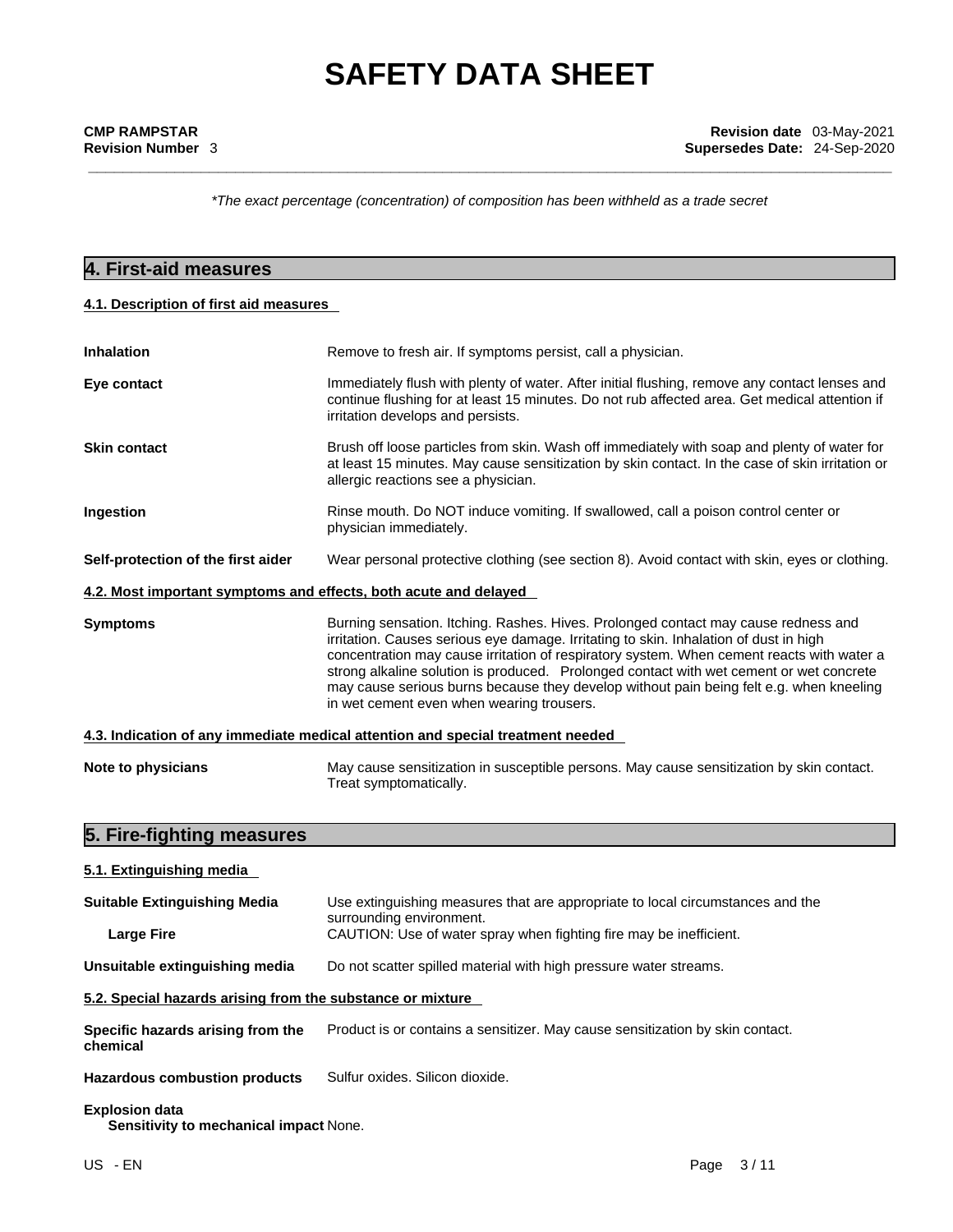**Sensitivity to static discharge** None.

### **5.3. Advice for firefighters**

| Special protective equipment for | As in any fire, wear self-contained breathing apparatus pressure-demand, MSHA/NIOSH |
|----------------------------------|-------------------------------------------------------------------------------------|
| fire-fighters                    | (approved or equivalent) and full protective gear.                                  |

### **6. Accidental release measures**

|                                                           | 6.1. Personal precautions, protective equipment and emergency procedures                                                                                                                                                                                                                               |  |  |  |  |  |  |
|-----------------------------------------------------------|--------------------------------------------------------------------------------------------------------------------------------------------------------------------------------------------------------------------------------------------------------------------------------------------------------|--|--|--|--|--|--|
| <b>Personal precautions</b>                               | Use personal protective equipment as required. Avoid generation of dust. Do not get in<br>eyes, on skin, or on clothing. Wash thoroughly after handling.                                                                                                                                               |  |  |  |  |  |  |
| <b>Other information</b>                                  | Refer to protective measures listed in Sections 7 and 8.                                                                                                                                                                                                                                               |  |  |  |  |  |  |
| For emergency responders                                  | Sweep up to prevent slipping hazard.                                                                                                                                                                                                                                                                   |  |  |  |  |  |  |
| 6.2. Environmental precautions                            |                                                                                                                                                                                                                                                                                                        |  |  |  |  |  |  |
| <b>Environmental precautions</b>                          | Prevent further leakage or spillage if safe to do so. Prevent product from entering drains. Do<br>not flush into surface water or sanitary sewer system. See Section 12 for additional<br>Ecological Information.                                                                                      |  |  |  |  |  |  |
| 6.3. Methods and material for containment and cleaning up |                                                                                                                                                                                                                                                                                                        |  |  |  |  |  |  |
| <b>Methods for containment</b>                            | Cover powder spill with plastic sheet or tarp to minimize spreading and keep powder dry.<br>Prevent dust cloud.                                                                                                                                                                                        |  |  |  |  |  |  |
| Methods for cleaning up                                   | Use appropriate personal protective equipment (PPE). Carefully shovel or sweep up spilled<br>material and place in suitable container. Avoid generating dust. Do not dry sweep dust.<br>Wet dust with water before sweeping or use a vacuum to collect dust. Clean contaminated<br>surface thoroughly. |  |  |  |  |  |  |
| Reference to other sections                               | See section 8 for more information. See section 13 for more information.                                                                                                                                                                                                                               |  |  |  |  |  |  |

## **7. Handling and storage**

### **7.1. Precautions for safe handling**

| Advice on safe handling                                           | Use personal protective equipment as required. Handle in accordance with good industrial<br>hygiene and safety practice. Do not eat, drink or smoke when using this product. Ensure<br>adequate ventilation. Avoid generation of dust. Avoid contact with skin, eyes or clothing.<br>Wash thoroughly after handling. Take off contaminated clothing and wash before reuse. |  |
|-------------------------------------------------------------------|----------------------------------------------------------------------------------------------------------------------------------------------------------------------------------------------------------------------------------------------------------------------------------------------------------------------------------------------------------------------------|--|
| 7.2. Conditions for safe storage, including any incompatibilities |                                                                                                                                                                                                                                                                                                                                                                            |  |
| <b>Storage Conditions</b>                                         | Keep containers tightly closed in a dry, cool and well-ventilated place. Keep the packing dry<br>and well sealed to prevent contamination and absorption of humidity. Protect from moisture.                                                                                                                                                                               |  |

**7.3 References to other sections** 

| Reference to other sections | Section 10: STABILITY AND REACTIVITY |
|-----------------------------|--------------------------------------|
|                             | Section 13: DISPOSAL CONSIDERATIONS  |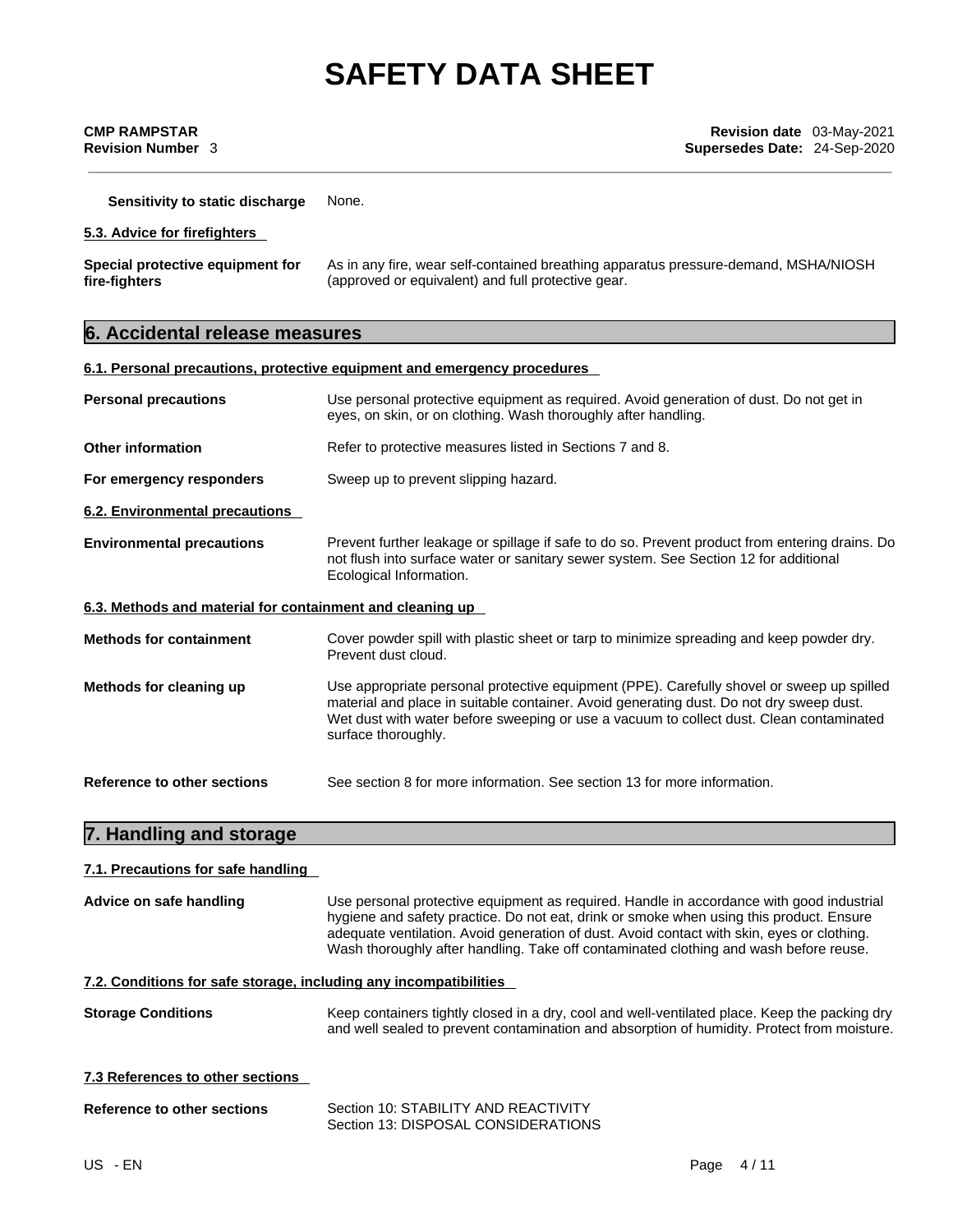## **8. Exposure controls/personal protection**

### **8.1. Control parameters**

### **Exposure Limits**

| Chemical name                            | <b>ACGIHTLV</b>                                         |  | <b>OSHA PEL</b>                      |                                           |      | <b>NIOSH</b>                  |                                          |
|------------------------------------------|---------------------------------------------------------|--|--------------------------------------|-------------------------------------------|------|-------------------------------|------------------------------------------|
| Quartz                                   | TWA: 0.025 mg/m <sup>3</sup> respirable                 |  |                                      | TWA: $50 \mu g/m^3$                       |      |                               | IDLH: 50 mg/m <sup>3</sup> respirable    |
| 14808-60-7                               | particulate matter                                      |  | TWA: $50 \mu g/m^3$                  |                                           | dust |                               |                                          |
|                                          |                                                         |  |                                      | construction work, agricultural           |      | TWA: $0.05$ mg/m <sup>3</sup> | respirable                               |
|                                          |                                                         |  |                                      | operations, and exposures that            |      | dust                          |                                          |
|                                          |                                                         |  |                                      | result from the processing of             |      |                               |                                          |
|                                          |                                                         |  | sorptive clays                       |                                           |      |                               |                                          |
|                                          |                                                         |  |                                      | (vacated) TWA: 0.1 mg/m <sup>3</sup>      |      |                               |                                          |
|                                          |                                                         |  |                                      | respirable dust                           |      |                               |                                          |
|                                          |                                                         |  |                                      | $(250)/(%SiO2 + 5)$ mppcf                 |      |                               |                                          |
|                                          |                                                         |  |                                      | TWA respirable fraction                   |      |                               |                                          |
|                                          |                                                         |  |                                      | $(10)/(%SiO2 + 2)$ mg/m <sup>3</sup>      |      |                               |                                          |
|                                          |                                                         |  |                                      | TWA respirable fraction                   |      |                               |                                          |
| Cement, alumina, chemicals<br>65997-16-2 | 10 mg/m <sup>3</sup> (total; 5 mg/m <sup>3</sup> (resp) |  |                                      |                                           |      |                               |                                          |
| Slags, ferrous metal, blast              | 2 mg/m <sup>3</sup> ((total)calcium oxide)              |  |                                      |                                           |      |                               |                                          |
| furnace                                  |                                                         |  |                                      |                                           |      |                               |                                          |
| 65996-69-2                               |                                                         |  |                                      |                                           |      |                               |                                          |
| Calcium sulfate                          | TWA: 10 mg/m <sup>3</sup> inhalable                     |  | TWA: 15 mg/m <sup>3</sup> total dust |                                           |      |                               | TWA: 10 mg/m <sup>3</sup> total dust     |
| 7778-18-9                                | particulate matter                                      |  | TWA: 5 mg/m <sup>3</sup> respirable  |                                           |      |                               | TWA: 5 mg/m <sup>3</sup> respirable dust |
|                                          |                                                         |  | fraction                             |                                           |      |                               |                                          |
|                                          |                                                         |  |                                      | (vacated) TWA: 15 mg/m <sup>3</sup>       |      |                               |                                          |
|                                          |                                                         |  |                                      | (vacated) TWA: 5 mg/m <sup>3</sup>        |      |                               |                                          |
|                                          |                                                         |  |                                      | respirable fraction                       |      |                               |                                          |
| Cement, portland, chemicals              | TWA: 1 mg/m <sup>3</sup> particulate                    |  | TWA: 15 mg/m $3$ total dust          |                                           |      | IDLH: 5000 mg/m <sup>3</sup>  |                                          |
| 65997-15-1                               | matter containing no asbestos                           |  | TWA: $5 \text{ mg/m}^3$ respirable   |                                           |      |                               | TWA: 10 $mg/m3$ total dust               |
|                                          | and <1% crystalline silica,                             |  | fraction                             |                                           |      |                               | TWA: 5 mg/m <sup>3</sup> respirable dust |
|                                          | respirable particulate matter                           |  |                                      | (vacated) TWA: 10 mg/m <sup>3</sup> total |      |                               |                                          |
|                                          |                                                         |  |                                      | dust                                      |      |                               |                                          |
|                                          | (vacated) TWA: $5 \text{ mg/m}^3$                       |  |                                      |                                           |      |                               |                                          |
|                                          |                                                         |  | respirable fraction                  |                                           |      |                               |                                          |
|                                          |                                                         |  |                                      | TWA: 50 mppcf <1% Crystalline             |      |                               |                                          |
|                                          |                                                         |  |                                      | silica                                    |      |                               |                                          |
| Calcium sulfate dihydrate                | TWA: 10 mg/m <sup>3</sup> inhalable                     |  |                                      |                                           |      |                               |                                          |
| 10101-41-4                               | particulate matter                                      |  |                                      |                                           |      |                               |                                          |
|                                          |                                                         |  |                                      |                                           |      |                               |                                          |
| Chemical name                            | Argentina                                               |  | <b>Brazil</b>                        | Chile                                     |      |                               | Colombia                                 |
|                                          |                                                         |  |                                      |                                           |      |                               |                                          |

| Chemical name                             | Argentina                     | <b>Brazil</b>                | Chile                         | Colombia                    |
|-------------------------------------------|-------------------------------|------------------------------|-------------------------------|-----------------------------|
| Quartz<br>14808-60-7                      | TWA: $0.05$ mg/m <sup>3</sup> | TWA: 0.025 mg/m <sup>3</sup> | TWA: $0.08$ mg/m <sup>3</sup> | TWA: 0.025mg/m <sup>3</sup> |
| Calcium sulfate<br>7778-18-9              | TWA: $10 \text{ mg/m}^3$      | TWA: $10 \text{ mg/m}^3$     |                               | TWA: $10$ mg/m <sup>3</sup> |
| Cement, portland, chemicals<br>65997-15-1 | TWA: $10 \text{ mg/m}^3$      | TWA: 1 mg/m <sup>3</sup>     | TWA: 8.8 mg/m <sup>3</sup>    | TWA: $1mg/m3$               |
| Calcium sulfate dihydrate<br>10101-41-4   |                               | TWA: $10 \text{ mg/m}^3$     |                               | TWA: $10mg/m3$              |

| Chemical name | Costa Rica                  | Peru                 | <b>Jruguay</b>                | Venezuela                      |
|---------------|-----------------------------|----------------------|-------------------------------|--------------------------------|
| Quartz        | TWA: 0.025mg/m <sup>3</sup> | TWA: $0.05$ mg/m $3$ | $0.025$ mg/m <sup>3</sup> TWA | TWA: $0.025$ mg/m <sup>3</sup> |
| 14808-60-7    |                             |                      | respirable particulate        |                                |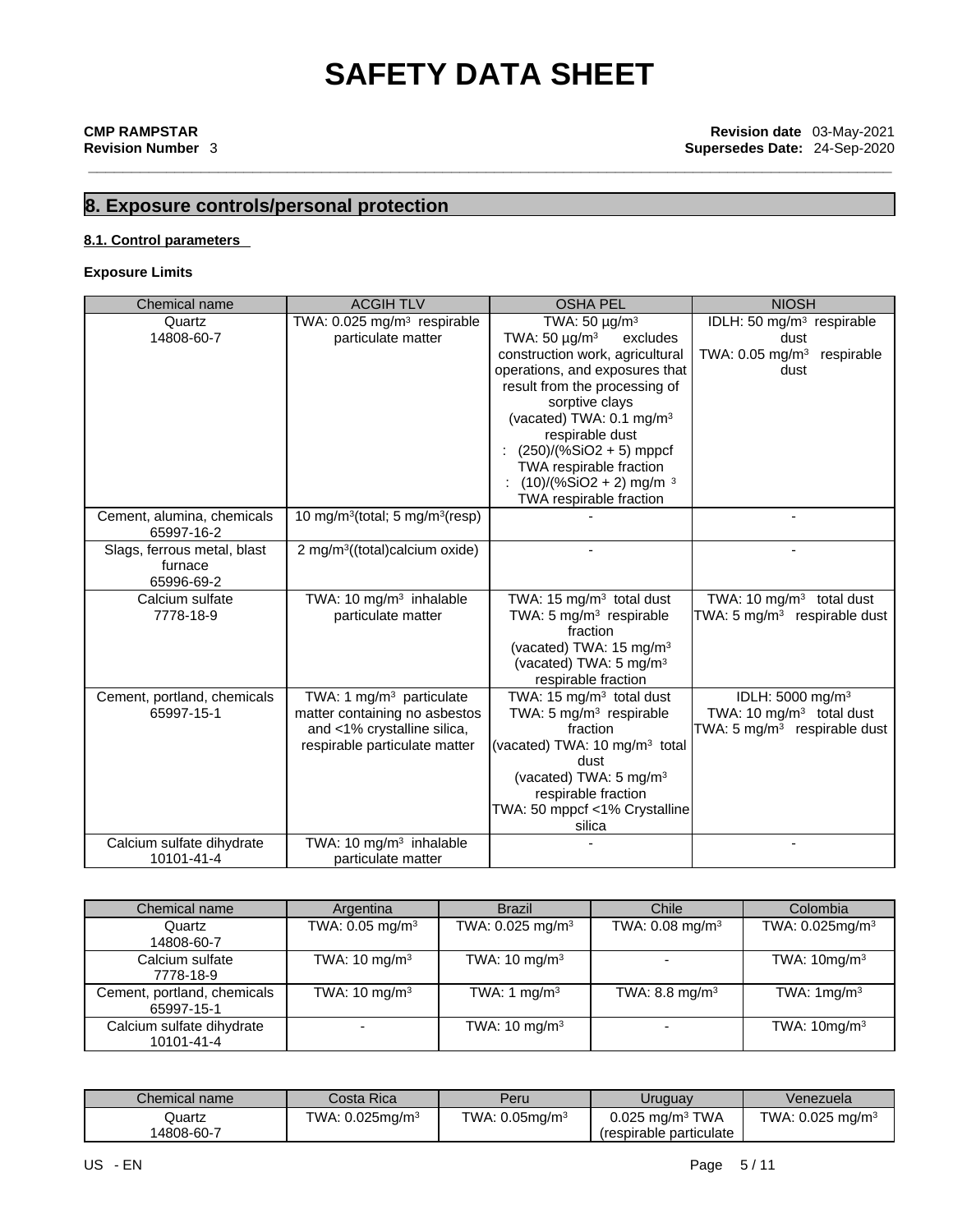## **CMP RAMPSTAR**<br> **Revision date** 03-May-2021<br> **Revision date** 03-May-2021<br> **Revision date** 03-May-2021 **Revision Number** 3 **Supersedes Date:** 24-Sep-2020

| Chemical name                             | Costa Rica             | Peru           | Uruguay                                                                                                                             | Venezuela                 |
|-------------------------------------------|------------------------|----------------|-------------------------------------------------------------------------------------------------------------------------------------|---------------------------|
|                                           |                        |                | matter)                                                                                                                             |                           |
| Calcium sulfate<br>7778-18-9              | TWA: $10mg/m3$         | TWA: $10mg/m3$ | 10 mg/m <sup>3</sup> TWA<br>(inhalable particulate<br>matter)                                                                       | TWA: $10 \text{ mg/m}^3$  |
| Cement, portland, chemicals<br>65997-15-1 | TWA: $1 \text{mg/m}^3$ | TWA: $10mg/m3$ | 1 mg/m $3$ TWA<br>(particulate matter<br>containing no asbestos<br>and <1% crystalline<br>silica, respirable<br>particulate matter) | TWA: 10 mg/m <sup>3</sup> |
| Calcium sulfate dihydrate<br>10101-41-4   | TWA: $10mg/m3$         |                | 10 mg/m $3$ TWA<br>(inhalable particulate<br>matter, listed under<br>Calcium sulfate)                                               |                           |

### **8.2. Exposure controls**

### **Appropriate engineering controls**

| <b>Engineering controls</b> | Showers              |
|-----------------------------|----------------------|
|                             | Eyewash stations     |
|                             | Ventilation systems. |

### **Individual protection measures, such as personal protective equipment**

**Eye/face protection** Wear safety glasses with side shields (or goggles). Avoid contact with eyes. If splashes are likely to occur:. Tight sealing safety goggles. Face protection shield. **Hand protection** Wear suitable gloves. The selection of suitable gloves does not only depend on the material, but also on further marks of quality and various manufacturers.

- **Skin and body protection** Wear suitable protective clothing.
- **Respiratory protection** If exposure limits are exceeded or irritation is experienced, NIOSH/MSHA approved respiratory protection should be worn. Positive-pressure supplied air respirators may be required for high airborne contaminant concentrations. Respiratory protection must be provided in accordance with current local regulations.

**General hygiene considerations** Wear suitable gloves and eye/face protection. Handle in accordance with good industrial hygiene and safety practice. Do not eat, drink or smoke when using this product. Do not breathe dust. Avoid contact with skin, eyes or clothing. Wash hands before breaks and immediately after handling the product. Regular cleaning of equipment, work area and clothing is recommended.

### **9. Physical and chemical properties**

### **9.1. Information on basic physical and chemical properties**

| <b>Physical state</b> | Solid                    |
|-----------------------|--------------------------|
| Appearance            | Powder                   |
| Color                 | Grav                     |
| Odor                  | No information available |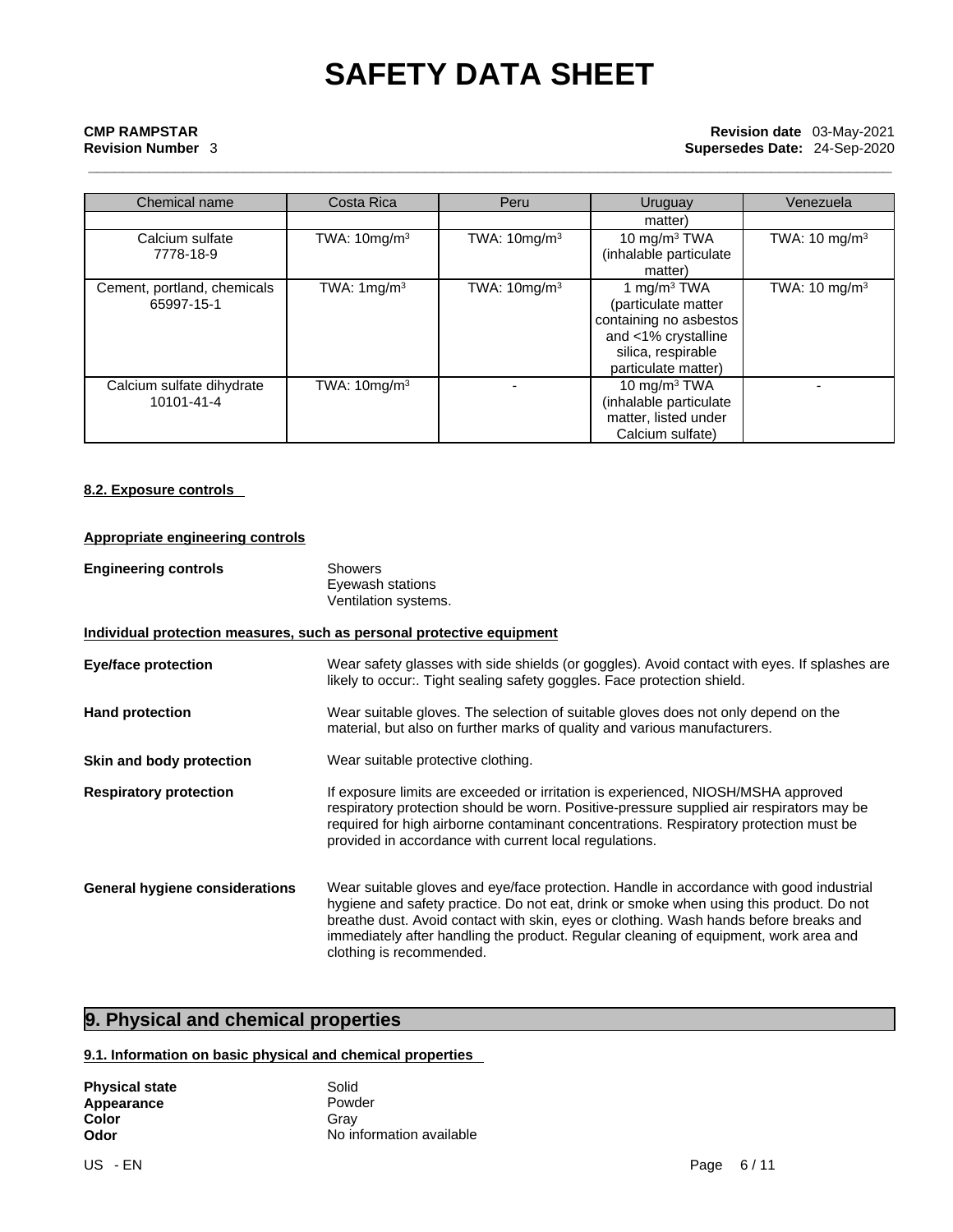**CMP RAMPSTAR**<br> **Revision date** 03-May-2021<br> **Revision date** 03-May-2021<br> **Revision date** 03-May-2021 **Revision Number** 3 **Supersedes Date:** 24-Sep-2020

| <b>Odor threshold</b>             | No information available        |                  |
|-----------------------------------|---------------------------------|------------------|
| <b>Property</b>                   | Values                          | Remarks • Method |
| рH                                |                                 |                  |
| pH (as aqueous solution)          | No data available               | None known       |
| Melting point / freezing point    | Not applicable.                 |                  |
| Initial boiling point and boiling | Not applicable.                 |                  |
| range                             |                                 |                  |
| <b>Flash point</b>                | Not applicable.                 |                  |
| <b>Evaporation rate</b>           | Not applicable.                 |                  |
| <b>Flammability</b>               | No data available               | None known       |
| <b>Flammability Limit in Air</b>  |                                 | None known       |
| Upper flammability or explosive   | No data available               |                  |
| <b>limits</b>                     |                                 |                  |
| Lower flammability or explosive   | No data available               |                  |
| <b>limits</b>                     |                                 |                  |
| Vapor pressure                    | No data available               | None known       |
| <b>Relative vapor density</b>     | No data available               | None known       |
| <b>Relative density</b>           | No data available               | None known       |
| <b>Water solubility</b>           | Cement based products react and |                  |
|                                   | solidify in contact with water  |                  |
| Solubility(ies)                   | No data available               | None known       |
| <b>Partition coefficient</b>      | No data available               | None known       |
| <b>Autoignition temperature</b>   | No data available               | None known       |
| <b>Decomposition temperature</b>  | No data available               | None known       |
| <b>Kinematic viscosity</b>        | No data available               |                  |
| <b>Dynamic viscosity</b>          | No data available               |                  |
| 9.2. Other information            |                                 |                  |
| <b>Explosive properties</b>       | No information available        |                  |
| <b>Oxidizing properties</b>       | No information available        |                  |
| Solvent content (%)               | No information available        |                  |
| Solid content (%)                 | 100                             |                  |
| <b>Softening Point</b>            | Not relevant                    |                  |
| <b>Molecular weight</b>           | No information available        |                  |
| <b>VOC Content (%)</b>            |                                 | $0\%$            |
| <b>Liquid Density</b>             | $0.760$ g/cm <sup>3</sup>       |                  |
| <b>Bulk density</b>               | No information available        |                  |
|                                   |                                 |                  |

## **10. Stability and reactivity**

| 10.1. Reactivity                                                        |                                                                                     |
|-------------------------------------------------------------------------|-------------------------------------------------------------------------------------|
| <b>Reactivity</b>                                                       | Product cures with moisture.                                                        |
| 10.2. Chemical stability                                                |                                                                                     |
| <b>Chemical stability</b>                                               | Keep away from Incompatible materials. Stable under recommended storage conditions. |
| 10.3. Possibility of hazardous reactions                                |                                                                                     |
| <b>Possibility of hazardous reactions</b> None under normal processing. |                                                                                     |
| 10.4. Conditions to avoid                                               |                                                                                     |
| <b>Conditions to avoid</b>                                              | Dust formation. Product cures with moisture. Protect from moisture.                 |
| 10.5. Incompatible materials                                            |                                                                                     |
|                                                                         |                                                                                     |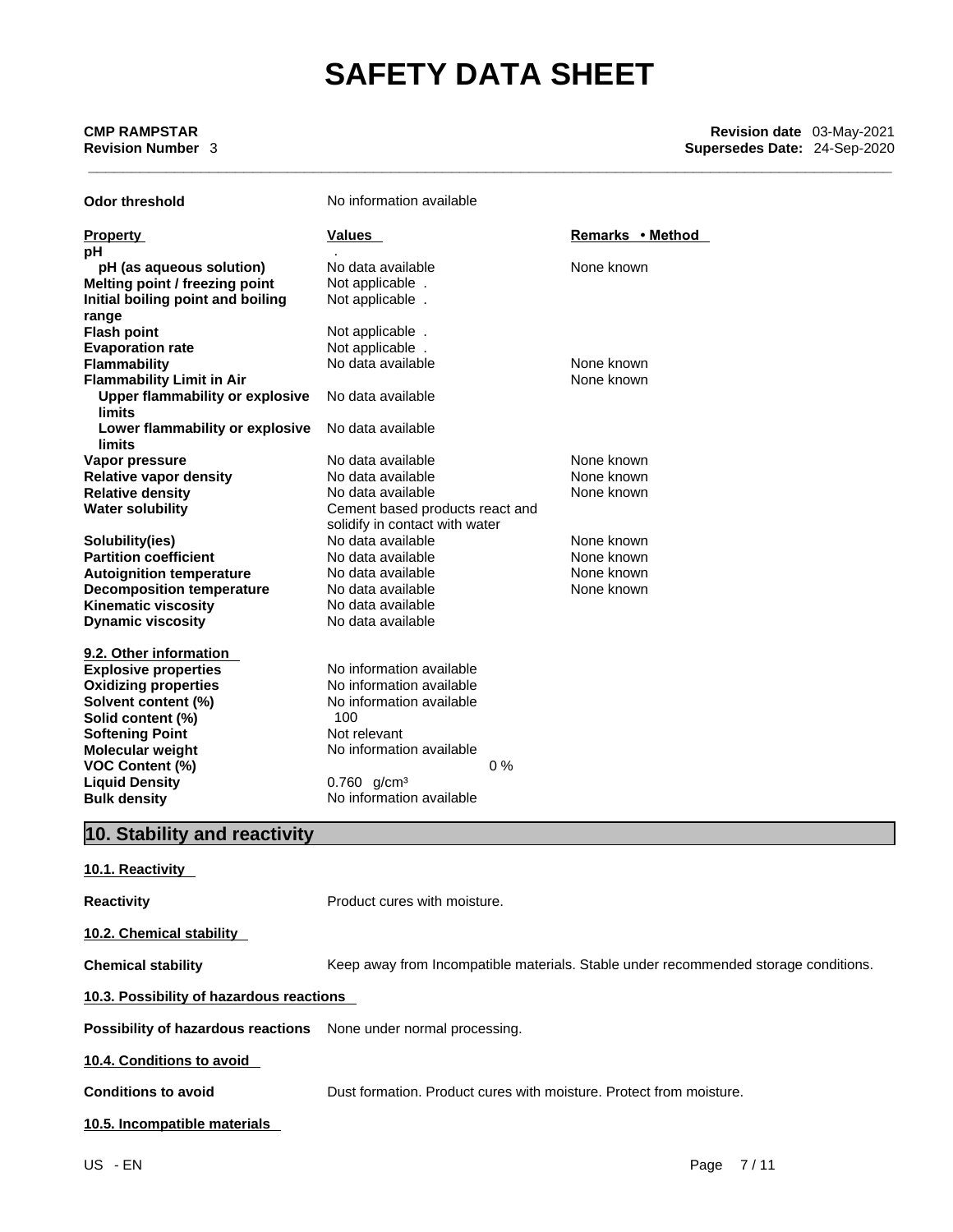**Incompatible materials** Strong acids. Strong bases. Strong oxidizing agents. Acids. Aluminum.

**10.6. Hazardous decomposition products** 

**Hazardous decomposition products** None known based on information supplied

### **11. Toxicological information**

### **11.1. Information on toxicologicaleffects**

**Product Information**

| <b>Inhalation</b>      | Specific test data for the substance or mixture is not available. Inhalation of dust in high<br>concentration may cause irritation of respiratory system.                                                  |
|------------------------|------------------------------------------------------------------------------------------------------------------------------------------------------------------------------------------------------------|
| Eye contact            | Specific test data for the substance or mixture is not available. Causes serious eye<br>damage. May cause irreversible damage to eyes.                                                                     |
| <b>Skin contact</b>    | Specific test data for the substance or mixture is not available. Repeated or prolonged skin<br>contact may cause allergic reactions with susceptible persons. May cause sensitization by<br>skin contact. |
| Ingestion              | Specific test data for the substance or mixture is not available. Ingestion may cause<br>gastrointestinal irritation, nausea, vomiting and diarrhea.                                                       |
|                        | Symptoms related to the physical, chemical and toxicological characteristics                                                                                                                               |
| $P_1$ can in the sense | Deduces, Dumina, Mau seuse kliedwese, Italiaa, Deskas, Hiuse, Duslemaad sentsat meur                                                                                                                       |

**Symptoms Redness. Burning. May cause blindness. Itching. Rashes. Hives. Prolonged contact may** cause redness and irritation.

**Acute toxicity Numerical measures of toxicity**

### **The following values are calculated based on chapter 3.1 of the GHS document**

**ATEmix (oral)** 41,433.50 mg/kg **ATEmix (inhalation-dust/mist)** 43.40 mg/l

### **Component Information**

| Chemical name                                        | Oral LD50                  | Dermal LD50                        | Inhalation LC50                              |
|------------------------------------------------------|----------------------------|------------------------------------|----------------------------------------------|
| Quartz<br>14808-60-7                                 | >20000 mg/kg               |                                    |                                              |
| Cement, alumina, chemicals<br>65997-16-2             | LD50 >2000 mg/Kg Rat       | LD50 $>$ 2000 mg/Kg Rat            |                                              |
| Slags, ferrous metal, blast<br>furnace<br>65996-69-2 | LD50 >2000 mg/Kg           | >4000 mg/Kg (Rattus)<br>(OECD 402) | $>5235$ mg/m <sup>3</sup> Dust<br>(OECD 403) |
| Calcium sulfate<br>7778-18-9                         | >3000 mg/kg (Rattus)       |                                    | $CL50 > 2.61$ mg/L (4h) Rat                  |
| Cement, portland, chemicals<br>65997-15-1            | LD50 > 2000 mg/Kg (Rattus) | LD50 >2000 mg/Kg                   |                                              |

### **Delayed and immediate effects as well as chronic effects from short and long-term exposure**

**Skin corrosion/irritation** Based on available data, the classification criteria are not met.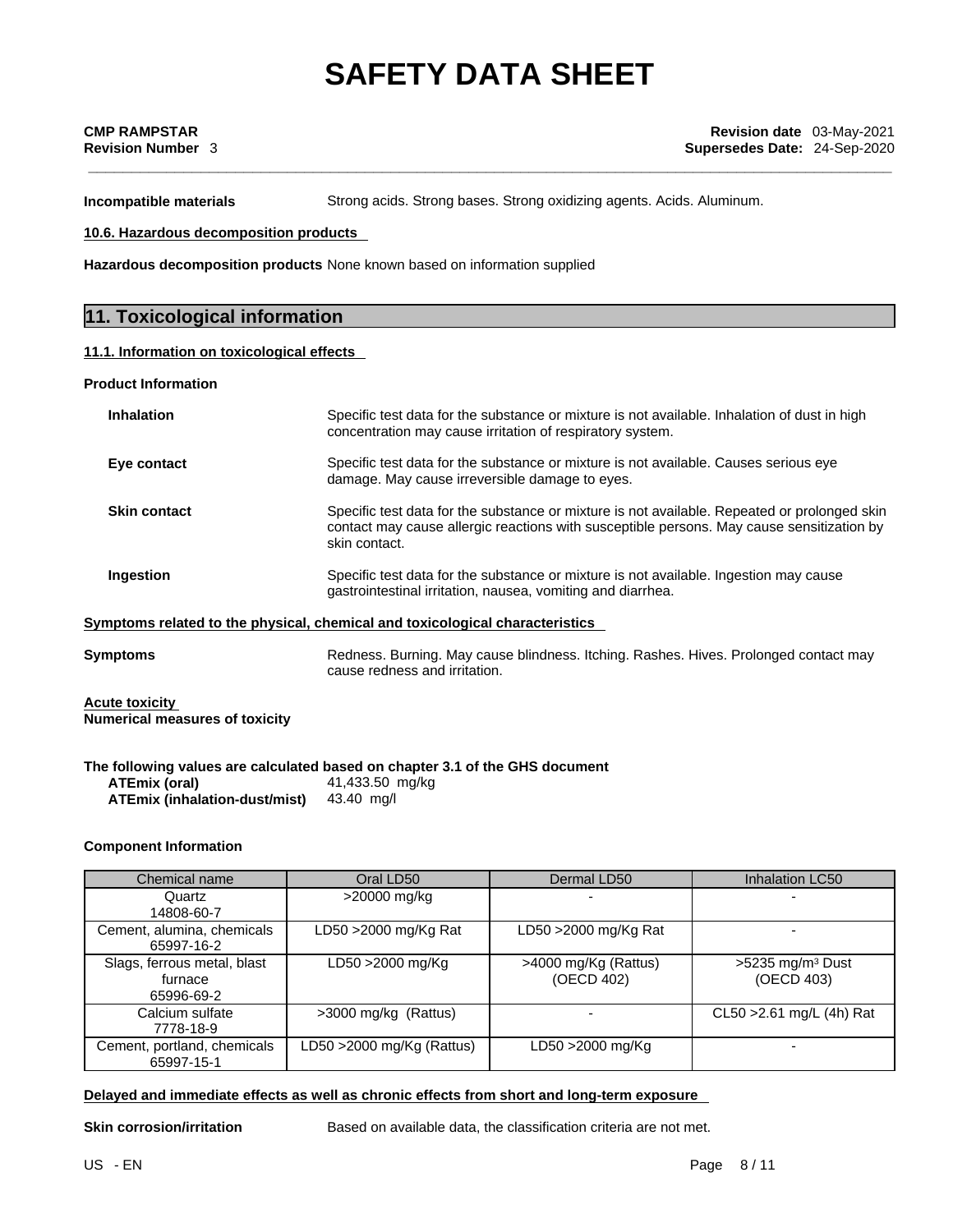| Serious eye damage/eye irritation | Classification based on data available for ingredients. Causes burns. Risk of serious<br>damage to eyes.               |
|-----------------------------------|------------------------------------------------------------------------------------------------------------------------|
| Respiratory or skin sensitization | May cause sensitization by skin contact.                                                                               |
| <b>Germ cell mutagenicity</b>     | Based on available data, the classification criteria are not met.                                                      |
| Carcinogenicity                   | Contains a known or suspected carcinogen. Classification based on data available for<br>ingredients. May cause cancer. |

The table below indicates whether each agency has listed any ingredient as a carcinogen.

| Chemical name | $\sim$ $\sim$ $\sim$  | $\overline{AD}$<br>ט נורעו | <b>THE R. P. LEWIS.</b><br>. | $\sim$<br>ַ <i>ו</i> רוכי |
|---------------|-----------------------|----------------------------|------------------------------|---------------------------|
| Quartz        | $\Lambda$ $\sim$<br>∼ | Group                      | Known                        | . .                       |
| 14808-60-7    |                       |                            |                              |                           |

### **Legend**

**ACGIH (American Conference of Governmental Industrial Hygienists)** *A2 - Suspected Human Carcinogen*  **IARC (International Agency for Research on Cancer)** *Group 1 - Carcinogenic to Humans*  **NTP (National Toxicology Program)** *Known - Known Carcinogen*  **OSHA (Occupational Safety and Health Administration of the US Department of Labor)** *X - Present* 

### Quartz (14808-60-7)

| Method                                     | ISpecies               | <b>Results</b> |
|--------------------------------------------|------------------------|----------------|
| IARC (International Agency for Research on | <b>IHuman evidence</b> | ICarcinogenic  |
| (Cancer                                    |                        |                |

| <b>Reproductive toxicity</b>    | Based on available data, the classification criteria are not met. |
|---------------------------------|-------------------------------------------------------------------|
| <b>STOT - single exposure</b>   | Based on available data, the classification criteria are not met. |
| <b>STOT - repeated exposure</b> | Causes damage to organs through prolonged or repeated exposure.   |
| <b>Target organ effects</b>     | Respiratory system, Eyes, Skin, Lungs.                            |
| <b>Aspiration hazard</b>        | Based on available data, the classification criteria are not met. |
| Other adverse effects           | No information available.                                         |
| Interactive effects             | No information available.                                         |

## **12. Ecological information**

### **12.1. Toxicity**

### **Ecotoxicity**

| Chemical i<br>name | $\sim$ $\sim$<br>plants<br>Alaa<br>evaduatic. | --<br>∙ish | ⊺oxicit∨ to<br>microorganisms | Jusiacea |
|--------------------|-----------------------------------------------|------------|-------------------------------|----------|
|--------------------|-----------------------------------------------|------------|-------------------------------|----------|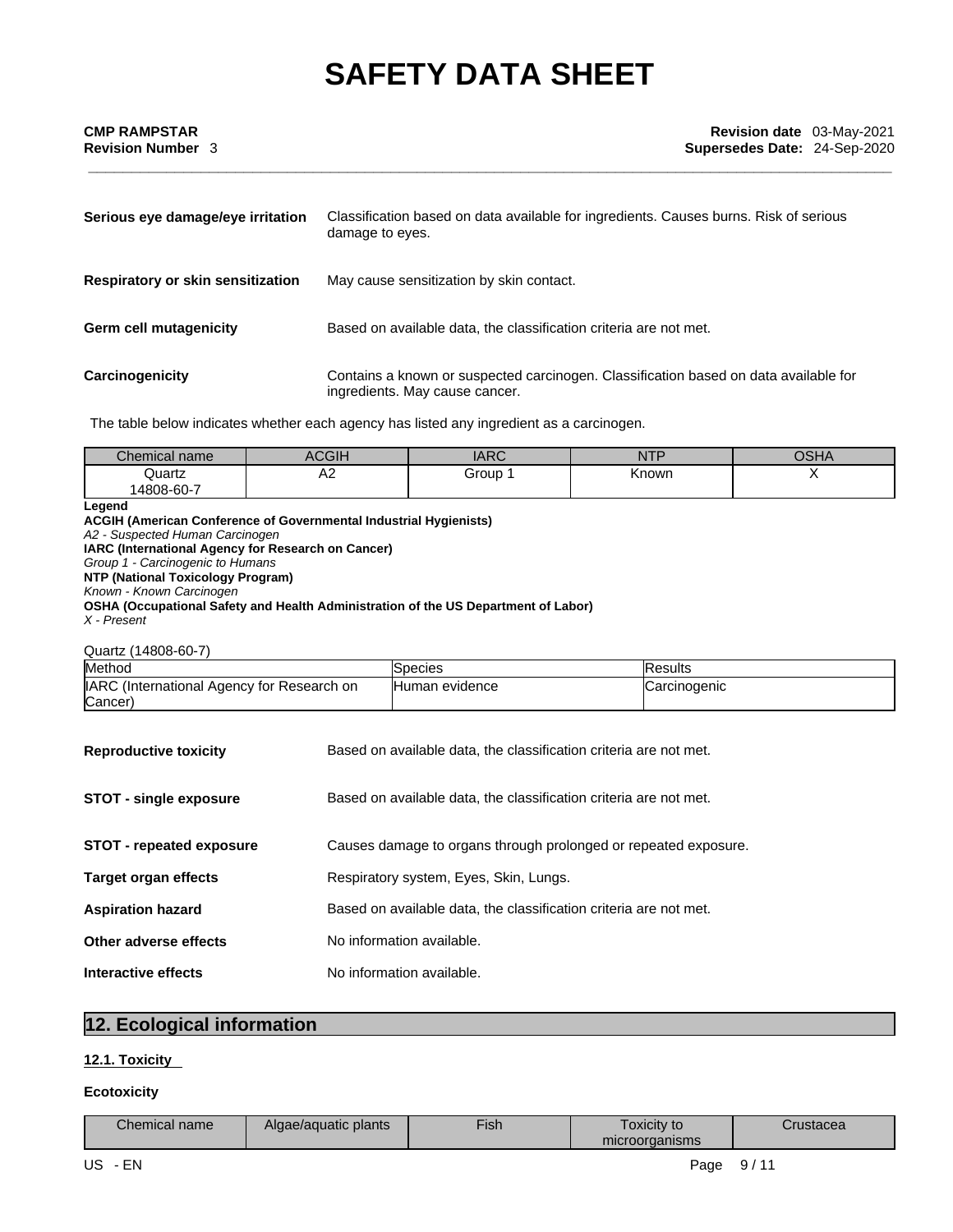## **CMP RAMPSTAR**<br> **Revision date** 03-May-2021<br> **Revision date** 03-May-2021<br> **Revision date** 03-May-2021 **Revision Number** 3 **Supersedes Date:** 24-Sep-2020

| Cement, alumina, | EC50 (72h)Algae         | LC50 (96h)            | EC50 (48h) Daphnia                   |
|------------------|-------------------------|-----------------------|--------------------------------------|
| chemicals        | (Pseudokirchneriella    | (Onchorhyncus mykiss) | $\vert$ magna =6.6mg/L (OECD $\vert$ |
| 65997-16-2       | subcapitata) > 5.6 mg/L | >100 mg/L (OECD 203)  | 202)                                 |
| Calcium sulfate  | CL50 (72h) >100 mg/L    | LC50: =2980mg/L (96h, | CE50 (48h) >100 mg/L                 |
| 7778-18-9        | Algae                   | Lepomis macrochirus)  | (Daphnia magna)                      |
|                  |                         | LC50: >1970mg/L (96h, |                                      |
|                  |                         | Pimephales promelas)  |                                      |

| 12.2. Persistence and degradability |                                    |
|-------------------------------------|------------------------------------|
| Persistence and degradability       | No information available.          |
| 12.3. Bioaccumulative potential     |                                    |
| <b>Bioaccumulation</b>              | There is no data for this product. |
| 12.4. Mobility in soil              |                                    |
| <b>Mobility</b>                     | No information available.          |
| Other adverse effects               |                                    |
| Other adverse effects               | No information available.          |

| 13.1. Waste treatment methods                                                                 |                                                                                                                                                                                                                                                |
|-----------------------------------------------------------------------------------------------|------------------------------------------------------------------------------------------------------------------------------------------------------------------------------------------------------------------------------------------------|
| Waste from residues/unused<br>products                                                        | It is the responsibility of the waste generator to determine the toxicity and physical<br>properties of the material generated to determine the proper waste identification and<br>disposal methods in compliance with applicable regulations. |
| Dispose of in accordance with federal, state and local regulations.<br>Contaminated packaging |                                                                                                                                                                                                                                                |

## **14. Transport information**

**13. Disposal considerations** 

| <b>DOT</b>  | Not regulated |
|-------------|---------------|
| <b>IATA</b> | Not regulated |
| <b>IMDG</b> | Not regulated |

## **15. Regulatory information**

### **International Inventories**

| <b>TSCA</b> | .istec        |
|-------------|---------------|
| <b>DSL</b>  | Not<br>_istec |
| Legend:     |               |

**TSCA** - United States Toxic Substances Control Act Section 8(b) Inventory